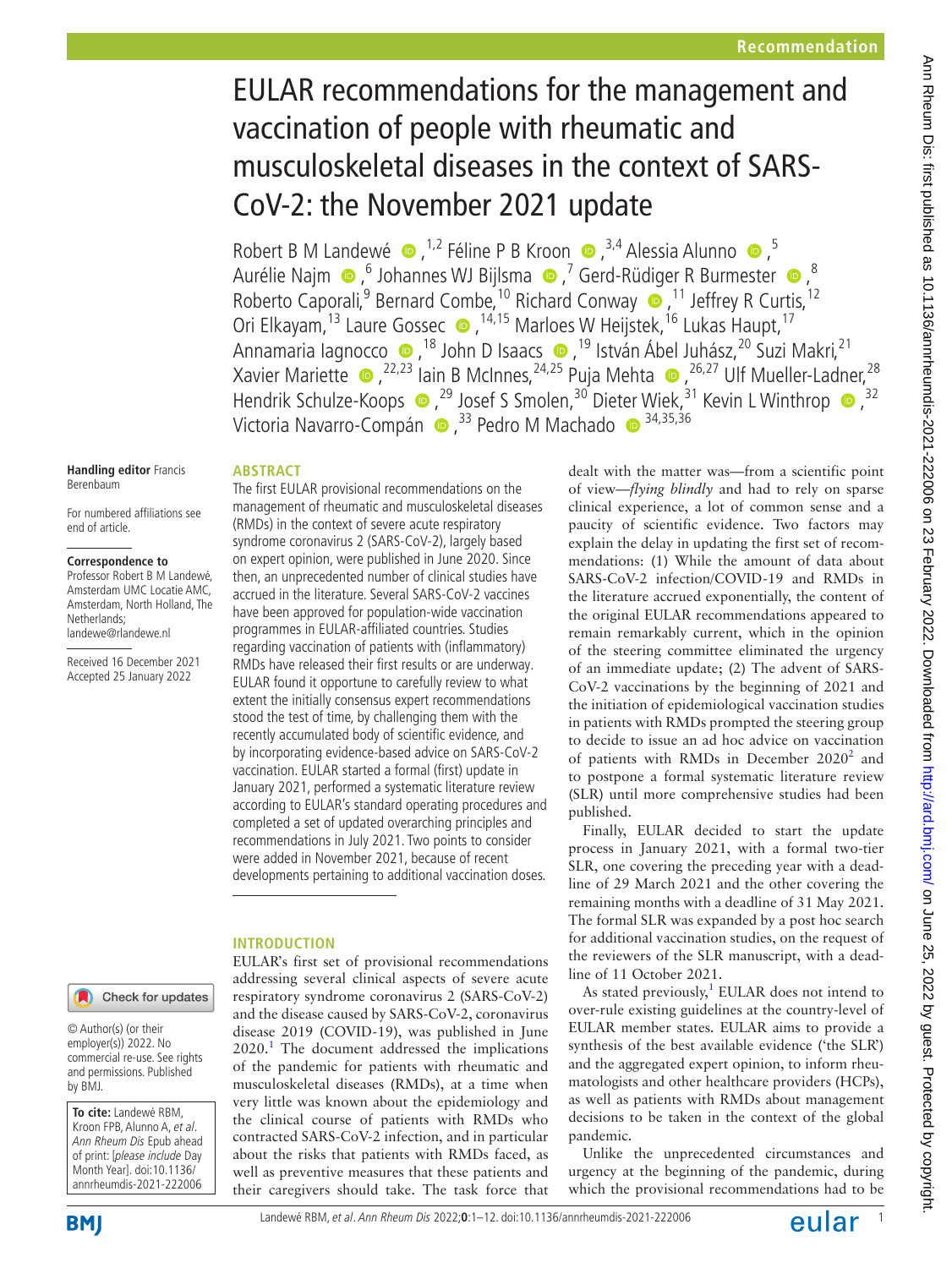developed, the task force has now carefully followed the standard operating procedures  $(SOPs)^3$  $(SOPs)^3$  for updating management recommendations. As before, the task force was limited by restrictions of social distancing, preventing them from meeting in person and the entire process was conducted remotely by videoconferencing.

## **PROCEDURES**

## **Focus of recommendations**

These recommendations pertain to the management of patients with RMDs as the SARS-CoV-2 pandemic and its consequent COVID-19 disease may interfere with their usual management. The recommendations do not focus on diagnosing or treating COVID-19.

Most focus is on 'inflammatory' RMDs, because most questions from HCPs and patients themselves pertained to systemic autoimmune diseases, in particular to their treatments, as well as to the risks and benefits of vaccination against SARS-CoV-2. Needless to say that these recommendations also include patients with 'non-inflammatory' RMDs.

## **The task force composition**

This EULAR task force consists of 28 members, 26 from 11 EULAR member states and 2 from the USA. Many expert members are internationally recognised rheumatologists and immunologists with many years of clinical and scientific experience, who fulfil or have fulfilled official positions in the EULAR organisation. EULAR's current and past presidents (AI, GRB, IBM, JSS and JWJB), as well as the current chair of EULAR's committee for the quality of care (RBML), the current chair of EULAR's people with arthritis and rheumatism (PARE) committee (SM) and EULAR's past vice-president representing PARE (DW) are members of the task force, among others. Five seats in the task force were reserved for rheumatologists from EULAR countries who could apply for this position and were subsequently selected by the convenor (RBML). Two seats were reserved for members of the emerging EULAR network (EMEUNET) who could apply for this position and were selected by the EMEUNET steering committee (PM and RC). The task force was further completed by an expert in infectious diseases (KW), one nominated representative of the American College of Rheumatology (ACR) (JC), three SLR fellows (FPBK, AA and AN), one senior methodologist and past-chair of the standing committee on epidemiology and health services research (PMM) and one junior methodologist (VN-C). The steering committee was formed by the convenor (RBML), the two methodologists (PMM and VN-C) and the three fellows (FPBK, AA and AN). All taskforce members were informed about, or had prior experience of, the development of EULAR recommendations according to EULAR's SOPs.[3](#page-10-2)

# **Handling potential conflict of interest**

In accordance with EULAR's SOPs, task force members are asked on an annual basis to provide and update their interactions with third parties (guideline committees, reimbursement bodies, pharmaceutical industries or other industries) that are not directly related to daily patient care but may give an impression to others of conflict of interest (*potential* COI). The EULAR office keeps record of these declared potential COIs.

# **The steering committee's workflow and procedures**

The steering committee convened several times by videoconference and prepared the task force meetings and the SLR, as well as the draft updates of overarching principles (OPs) and

recommendations, all for discussion and decision-making among the entire task force. The steering committee, in particular the convenor and methodologists, supervised the fellows' SLR work, discussed the application of instruments for risk of bias assessment, performed together with the fellows the actual risk of bias assessment and approved the reports of the SLR for dissemination among the task force members. Finally, the steering committee solicited the levels of agreement from task force members (by anonymous online survey), determined levels of evidence per item (according to the 2011 Oxford Centre for Evidence-Based Medicine) and drafted (two) manuscripts that were submitted to the EULAR Council for formal approval.

# **The task force's workflow and procedures**

The task force members reviewed the preparatory work sent to them by email and were given the opportunity to propose changes. The task force convened by videoconference in four separate sessions: the first on 19 January 2021, in which the research questions for SLR were established; a second meeting on 25 May 2021, in which the task force was informed about the results of the first tier of the SLR; a third meeting on 16 July 2021, in which the task force was informed about the results of the second tier of the SLR and in which consensus about updated OPs and recommendations was reached; and a fourth meeting on 16 November 2021, in which the task force was informed about the results of the post hoc SLR limited to vaccination studies, and in which consensus was reached about two additional points to consider pertaining to additional vaccination doses. All task force members reviewed, discussed and agreed to the final version of this manuscript before submission to the EULAR Council.

# **Target audience**

In line with EULAR's SOPs, the task force agreed to target their guidance primarily for rheumatologists, and other HCPs, and for patients with RMDs and their families. Secondarily, these recommendations target public health officials and public health experts by making them aware of particular problems pertaining to patients with RMDs and their treatments, as well as policymakers, who decide about infection prevention and control measures, access to healthcare for patients with RMDs, SARS-CoV-2 vaccination and availability of drugs for patients with RMDs.

# **Systematic literature research**

The procedures, course and results of the SLR are described in detail in an accompanying article.<sup>4</sup>

# **Formal decision-making**

Formal voting was only performed when deemed necessary during the task force meeting on 16 July 2021. Questions for voting were formulated by the meeting chair (RBML) in such a manner that a choice between two options (A and B) remained, and voting took place using the chat function of Microsoft Teams virtual platform. Voting was not blind, results were aggregated by non-voting EULAR staff present at the meeting and EULAR voting rules for making decisions applied (consensus accepted if >75% of the members voted in favour of the recommendation at the first round,  $\geq 67\%$  at the second round and at a third round >50% was accepted). If thresholds were not met, unresolved questions were rediscussed and the voting question was reformulated for subsequent voting. This process was repeated until a formal decision was reached. Each expert's level of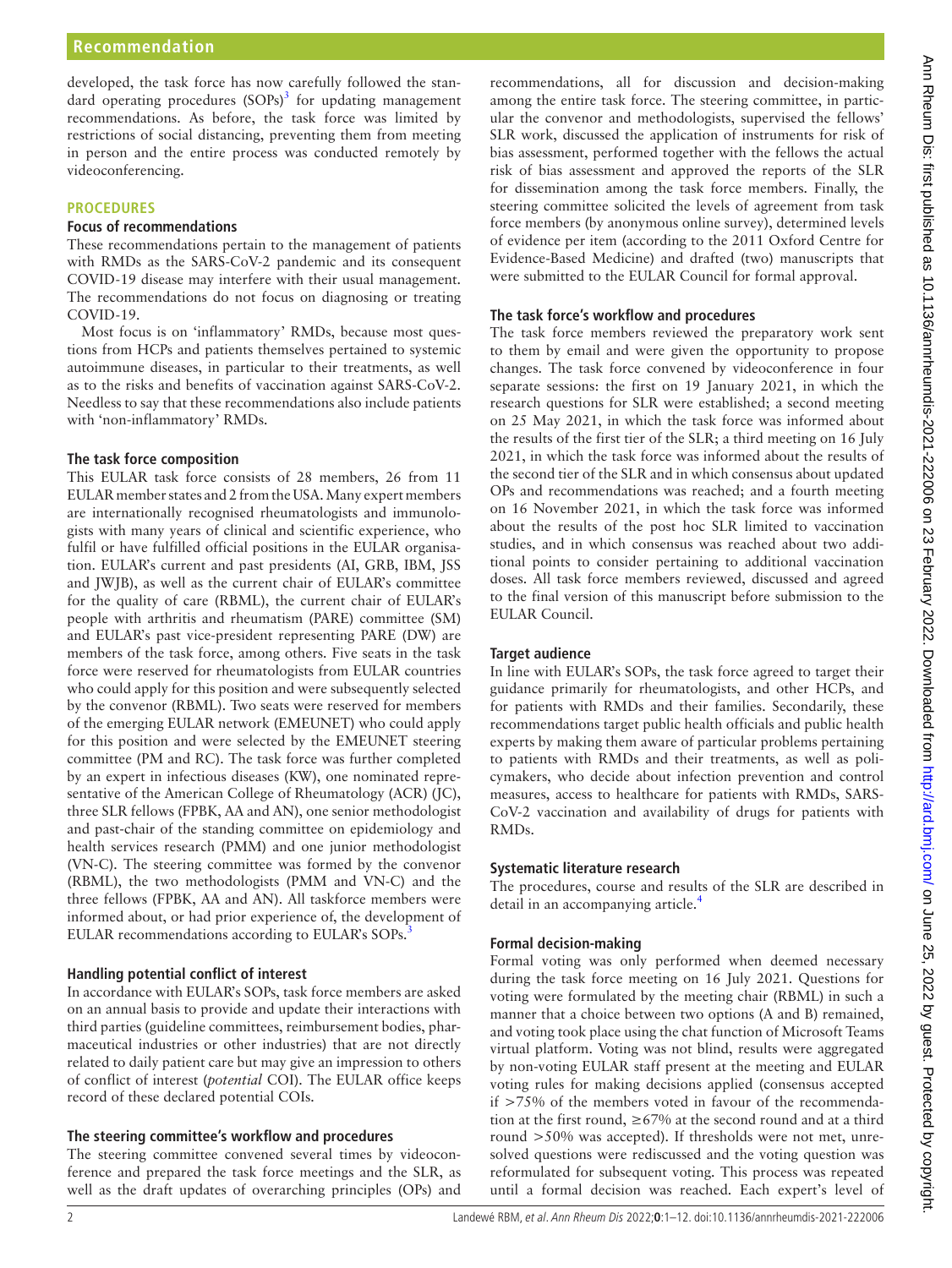<span id="page-2-0"></span>**Table 1** EULAR recommendations for the management of rheumatic and musculoskeletal diseases in the context of SARS-CoV-2: the November 2021 update

|    | <b>Overarching principles</b>                                                                                                                                                                                                                                                                                                                                                                                                                                                                  | LoA. mean (SD) | % > 8/10 |
|----|------------------------------------------------------------------------------------------------------------------------------------------------------------------------------------------------------------------------------------------------------------------------------------------------------------------------------------------------------------------------------------------------------------------------------------------------------------------------------------------------|----------------|----------|
| 1. | In general, patients with RMDs do not face higher risk of contracting SARS-CoV-2 than individuals without RMDs, and do not have a worse prognosis when they contract it.                                                                                                                                                                                                                                                                                                                       | 8.8(1.5)       | 81       |
| 2. | The diagnosis and treatment of COVID-19 in patients with RMDs is the primary responsibility of an expert in treating COVID-19.                                                                                                                                                                                                                                                                                                                                                                 | 9.9(0.3)       | 100      |
| 3. | Rheumatologists are the leading experts for the immunomodulatory or immunosuppressive treatments of their patients and should be involved in the decision to maintain or<br>discontinue them.                                                                                                                                                                                                                                                                                                  | 9.9(0.4)       | 100      |
| 4. | In view of their expertise, rheumatologists should be engaged in local hospital, regional or national guideline committees for COVID-19 management.                                                                                                                                                                                                                                                                                                                                            | 9.2(1.2)       | 89       |
| 5. | The off-label use of immunomodulatory or immunosuppressive drugs for the treatment of COVID-19 outside of established quidelines, protocols or clinical trials should be<br>discouraged.                                                                                                                                                                                                                                                                                                       | 9.2(1.2)       | 93       |
|    | <b>Recommendations</b>                                                                                                                                                                                                                                                                                                                                                                                                                                                                         |                |          |
| 1. | Patients with RMDs should be strongly advised to comply with all infection prevention and control measures prescribed by public health authorities, before and after SARS-<br>CoV-2 vaccination.                                                                                                                                                                                                                                                                                               | 9.9(0.2)       | 100      |
| 2. | Patients with RMDs should be advised to receive SARS-CoV-2 vaccination with any of the vaccines approved in their country.                                                                                                                                                                                                                                                                                                                                                                     | 9.6(1.6)       | 96       |
| 3. | Patients with RMDs who have been vaccinated against SARS-CoV-2 should be advised to continue their treatment unchanged; those who have not been vaccinated should be<br>advised to continue their treatment, taking into account that certain therapies have been associated with an increased risk of severe COVID-19.                                                                                                                                                                        | 9.5(0.6)       | 100      |
| 4. | If a patient with RMD receiving long-term glucocorticoid treatment develops suspected or confirmed COVID-19, this treatment should be continued.                                                                                                                                                                                                                                                                                                                                               | 9.3(0.9)       | 96       |
| 5. | If a patient with RMD receiving rituximab treatment contracts SARS-CoV-2, postponing the next cycle of rituximab should be considered.                                                                                                                                                                                                                                                                                                                                                         | 9.7(0.6)       | 100      |
| 6. | Patients with RMDs and initially mild symptoms who experience worsening of COVID-19 symptoms should immediately seek further healthcare advice of an expert in treating<br>COVID-19.                                                                                                                                                                                                                                                                                                           | 9.9(0.3)       | 100      |
| 7. | Patients with RMDs should be advised to update their general vaccination status in accordance with the EULAR recommendations for the vaccination of patients with RMDs,<br>with a particular focus on pneumococci and influenza.                                                                                                                                                                                                                                                               | 9.7(0.6)       | 100      |
| 8. | In patients with RMDs not using immunomodulatory or immunosuppressive treatment, SARS-CoV-2 vaccination should precede a treatment start with such therapy if clinically<br>feasible.                                                                                                                                                                                                                                                                                                          | 9.6(1.1)       | 93       |
| 9. | In patients with RMDs using rituximab or another B-cell depleting therapy, SARS-CoV-2 vaccination should be scheduled in a way to optimise vaccine immunogenicity.                                                                                                                                                                                                                                                                                                                             | 9.6(1.1)       | 96       |
|    | Points to consider                                                                                                                                                                                                                                                                                                                                                                                                                                                                             |                |          |
| 1. | There are concerns that individuals on certain immunosuppressive or immunomodulatory drugs may not mount an adequate protective response to COVID-19 vaccination. Data 9.7 (0.6)<br>are not currently available to reliably identify who might, or might not, benefit from a third primary dose of a SARS-CoV-2 vaccine. Taking a precautionary position, third primary<br>doses are being recommended by some authorities in selected groups of individuals and EULAR supports this approach. |                | 100      |
| 2. | There are concerns that protection provided by vaccines against severe COVID-19 decreases gradually over time. Insufficient time has passed to know what levels of protection 9.4 (1.0)<br>might be expected 4–6 months after the primary course. Taking a precautionary position, booster doses are being recommended by several authorities and EULAR supports this                                                                                                                          |                | 95       |

COVID-19, coronavirus disease 2019; LoA, level of agreement (between 1 and 10); Mean (SD), mean level of agreement (SD); RMDs, rheumatic and musculoskeletal diseases; SARS-CoV-2, severe acute respiratory syndrome coronavir

agreement (from 0 (no agreement at all) to 10 (full agreement)) with the statement was solicited after the final task force meeting by anonymous online survey for each OP and recommendation. The mean level of agreement, as well as the proportion of experts with a level of agreement of at least 8, was calculated.

#### **RESULTS**

approach

The previous version of the recommendations contained 5 OP and [1](#page-10-0)3 recommendations. $<sup>1</sup>$  In the update process, the task force</sup> agreed on 5 OP, 9 recommendations and 2 additional points to consider ([table](#page-2-0) 1). The bullet-text of these OP, recommendations and points to consider can be read in [table](#page-2-0) 1. Below, an item-byitem discussion serves to give insight into the reasoning of task force members, focuses on how previous items and new items relate to each other and provides a justification for amendments and additions.

**Old OP 1: To date, there is no evidence that patients with RMDs face more risk of contracting SARS-CoV-2 than individuals without RMDs, nor that they have a worse prognosis when they contract it.**

**New OP 1: In general, patients with RMDs do not face more risk of contracting SARS-CoV-2 than individuals without RMDs, and do not have a worse prognosis when they contract it.**

New OP 1 is almost unchanged, but its evidence base has considerably improved, as the results of the SLR demonstrate. While the old OP 1 was preceded by the words *To date,* in order to reflect the scarcity of reliable data, many studies have been published thereafter and testify to the credibility of the statement. This statement pertains to the incidence of COVID-19 among patients with RMDs, as well as to the risk factors for contracting COVID-19 and for an unfavourable clinical course of COVID-19: while patients with RMDs may generally face

worse outcomes and increased mortality, the incidence, risk and course of COVID-19 are globally the same as in the general population.

The words *In general* have been added to the new OP 1 to refer to a few situations in which the accuracy of the global statement can be disputed. Examples are patients with some rare and severe systemic autoimmune or autoinflammatory diseases.[4](#page-10-3) Obviously, as a consequence of their scarcity, these exceptional cases have not yet been studied well. The same reservation pertains to certain treatments that have been associated with a worse COVID-19 course, such as rituximab, mycophenolic acid/mycophenolate mofetil (MMF), glucocorticoids (discussed under new recommendation (RC) 4) and potentially Janus kinase inhibitors (JAKi) (discussed under new RC 3). $5-9$  The taskforce discussed that either methodological considerations preclude a firm(er) stand, or that the drug in question was too infrequently investigated in studies to base a general statement on. While these examples are more explicitly addressed in the SLR for reference, $4$  they were kept out of the realm of the OP and recommendations (the exception to the rule being rituximab, as further outlined below).

Level of agreement: 8.8/10.

**Old OP 2: The diagnosis and treatment of COVID-19 in patients with RMDs is the primary responsibility of an expert in treating COVID-19, such as a pulmonologist, an internist or a specialist in infectious diseases, dependent on local circumstances.**

**New OP 2: The diagnosis and treatment of COVID-19 in patients with RMDs is the primary responsibility of an expert in treating COVID-19.**

This OP did not change significantly. It was considered more clear now than it was in the past that other medical experts than rheumatologists are primarily responsible for the treatment of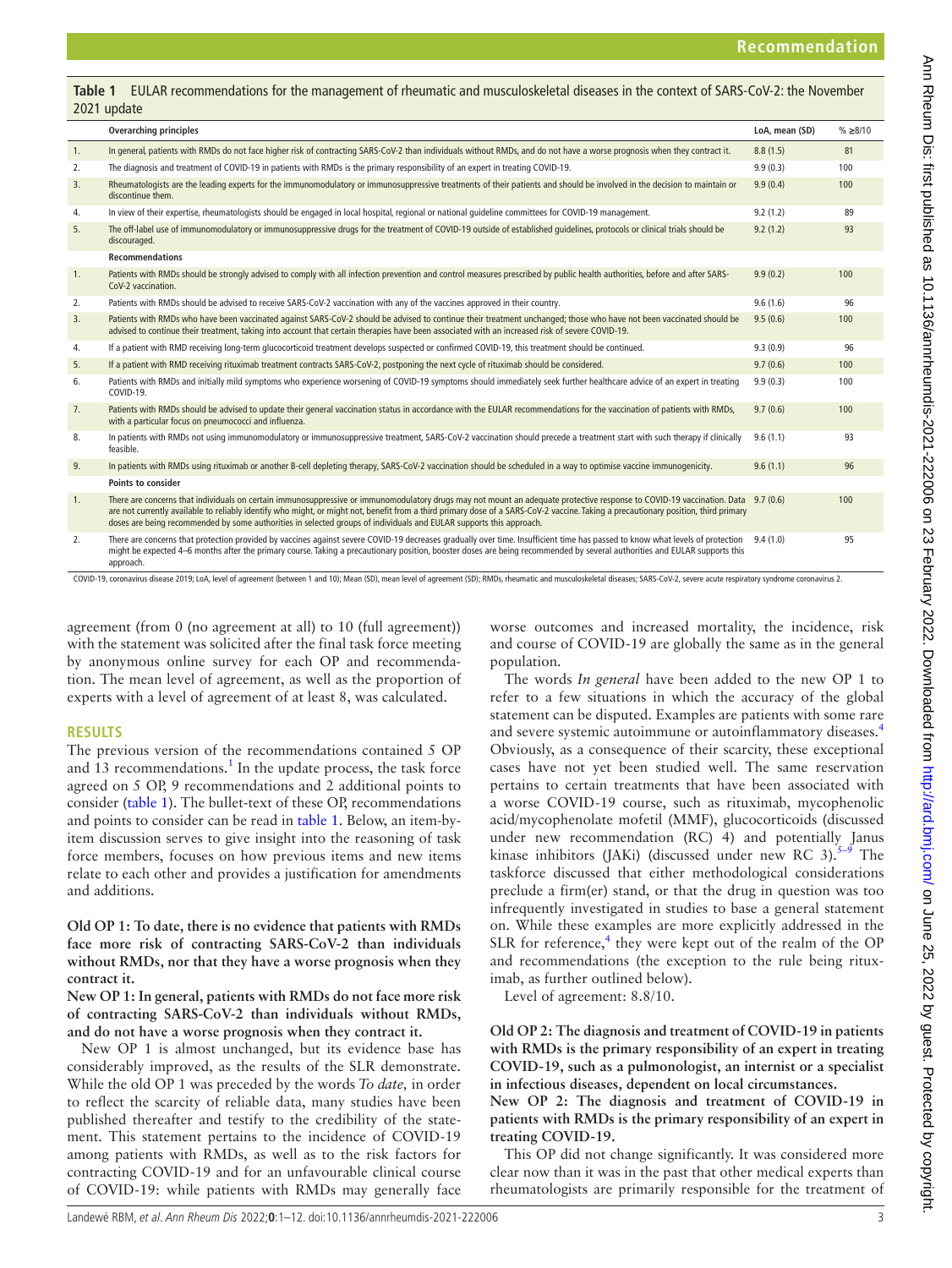COVID-19. The task force felt that further specification of those experts was redundant and beyond the scope of this task force, especially since the situation may vary per country, per region and per hospital.

Level of agreement: 9.9/10.

**Old OP 3: Rheumatologists are the leading experts for the immunosuppressive treatments of their patients and should be involved in the decision to maintain or discontinue them.**

**New OP 3: Rheumatologists are the leading experts for the immunomodulatory or immunosuppressive treatments of their patients and should be involved in the decision to maintain or discontinue them.**

While this OP has not substantially changed, the term 'immunomodulatory or immunosuppressive treatment' is introduced here for the first time, and will be used throughout the entire document. Already from the beginning (in April 2020) there was dissent about using the term 'immunosuppressive' versus 'immunomodulatory', which led to an explanatory Viewpoint by Isaacs and Burmester, $^{10}$  who argued that some of the drugs used in rheumatology are 'immunomodulatory' (eg, targeted therapies), while others are 'immunosuppressive' (eg, glucocorticoids, azathioprine and MMF), and that the 'immunosuppressive' designation should not be used to cover all these drugs. Therefore, the task force decided to use the terminology 'immunomodulatory or immunosuppressive' throughout the document.

Level of agreement: 9.9/10.

**Old OP 4: The knowledge about immunosuppressive treatments, including synthetic DMARDs and biological DMARDs, for the treatment of severe COVID-19 is rapidly evolving. In view of their expertise, rheumatologists should make themselves available for local-hospital, regional or national guideline committees for COVID-19. The use of immunosuppressive drugs for the treatment of COVID-19 should be a multidisciplinary decision.**

**New OP 4: In view of their expertise, rheumatologists should be engaged in local-hospital, regional or national guideline committees for COVID-19 management.**

This OP has been condensed by virtue of evolving evidence. During the pandemic it has become clear that some of the treatments often used by rheumatologists have gained a prominent position in the management of patients with a hyperinflammatory state due to COVID-19 (eg, Kineret and tocilizumab, recently approved by the European Medicines Agency (EMA) for the treatment of adults with severe COVID-19 who are receiving systemic treatment with corticosteroids and require supplemental oxygen or mechanical ventilation), since randomised controlled trials (RCTs) have proven their efficacy and several are currently under review for marketing authorisation by the EMA, while a drug like hydroxychloroquine, promoted as a potentially lifesaving compound in the beginning of the pandemic, has clearly been discredited after the results of several RCTs were published. Given that rheumatologists are the experts with the most experience in the benefits and risks, pharmacokinetics and pharmacodynamics of glucocorticoids and targeted therapies, such as interleukin-6-receptor (IL-6R) inhibitors and JAKi, rheumatologists are well placed to be involved in guideline developments that include such treatments for COVID-19.

Level of agreement: 9.2/10.

**Old OP 5: Availability and distribution of, and access to, synthetic DMARDs and biological DMARDs for the treatment of patients with RMDs as well as for patients with COVID-19** 

**(but without RMDs) is a delicate societal responsibility. Therefore, the off-label use of DMARDs in COVID-19 outside the context of clinical trials should be discouraged.**

**New OP 5: The off-label use of immunomodulatory or immunosuppressive drugs for the treatment of COVID-19 outside of established guidelines, protocols or clinical trials should be discouraged.**

The initial fear for a shortage of certain disease-modifying antirheumatic drugs (DMARDs) for patients with RMD (with or without COVID-19), due to overuse for the treatment of patients with COVID-19, which formed an important element of the previous OP 5, has not materialised. As said, hydroxychloroquine is ineffective in COVID-19, and should not be used for that indication anymore. Glucocorticoids (including dexamethasone) are now part of most COVID-19 treatment protocols worldwide and are widely available and shortages are not expected.

After a long period of uncertainty, invoked by RCT with varying results, finally the IL-6R-inhibitor tocilizumab has been proclaimed an effective treatment for COVID-19, in particular for those with severe COVID-19 and largely restricted to the (short) hyperinflammatory phase. The drug has now been included in treatment protocols worldwide, as recommended by the WHO, $^{11}$  $^{11}$  $^{11}$  which has led to an increased demand for tocilizumab. Still, this increase should be manageable in light of the fact that patients with severe COVID-19 need only one or two intravenous doses and the manufacturer of tocilizumab has had ample time to adapt its production facilities. Therefore, the manufacturer's announcement of global supply constraints of tocilizumab has surprised the professional rheumatological community. EULAR, ACR and the WHO, among others, acted promptly with press-releases, $12-14$  expressing concerns and calling on the company to ensure equitable allocation of current stocks of tocilizumab, and EULAR continues to monitor the availability, distribution and access to this and other medicines. The situation also led to the release of guiding principles by several professional organisations with considerations about the possibility of replacing tocilizumab by compounds with similar mechanism of action, starting new patients on alternative medications or switching intravenous tocilizumab to subcutaneous tocilizumab.[15 16](#page-11-3)

In view of recent positive delivery developments, this task force decided to suspend the explicit warning about shortage of conventional synthetic DMARDs, but to maintain a general warning against the off-label use of immunomodulatory or immunosuppressive treatments.

Level of agreement: 9.2/10.

# **GENERAL MEASURES AND PREVENTION OF SARS-COV-2 INFECTION**

The old RCs 1–3 included general public health measures and precautions, meant for patients with RMD without symptoms of SARS-CoV-2 infection, who had not been in contact with SARS-CoV-2 infected patients. By the end of 2020, SARS-CoV-2 vaccination became available and nowadays arguably forms the key measure of prevention of COVID-19 for patients with RMD and beyond.

**Old RC 1: Patients with RMDs should be strongly advised to comply with all preventive and control measures prescribed by the health authorities in their countries.**

**New RC 1: Patients with RMDs should be strongly advised to comply with all infection prevention and control measures**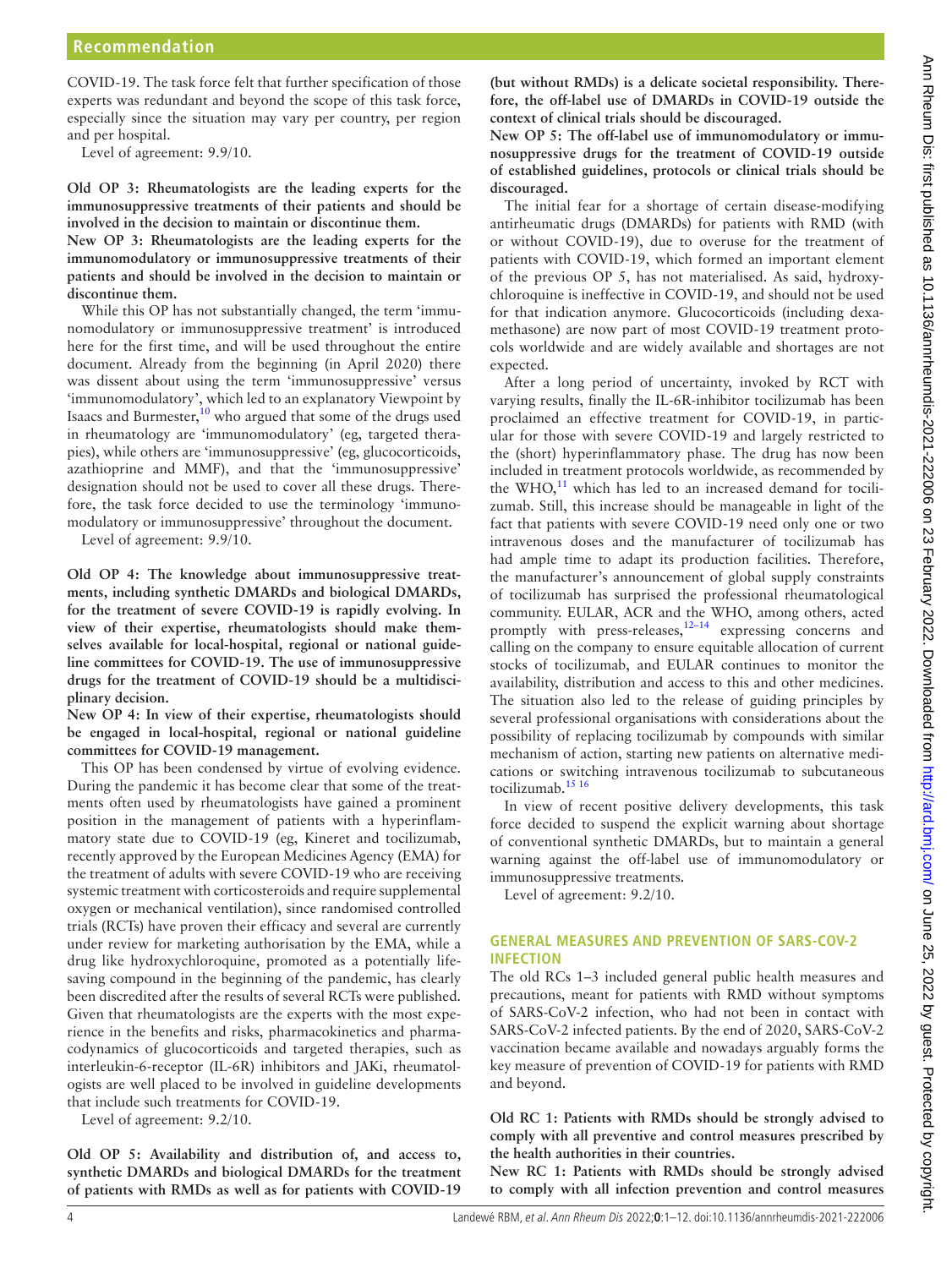## **prescribed by public health authorities, before and after SARS-CoV-2 vaccination.**

This recommendation remains largely unchanged, but wording is added to reiterate that preventive measures remain important even after (full) vaccination, in order to prevent asymptomatic but infected patients with RMD from unknowingly spreading the virus, even though they may themselves be well protected against severe COVID-19 (hospitalisation, mechanical ventilation and death). Ongoing studies will hopefully reveal to what extent spreading of virus by asymptomatic individuals, as well as mild COVID-19 itself, is prevented by full SARS-CoV-2 vaccination.

Level of agreement: 9.9/10. Level of evidence: 5.

## **Old RC 2: Patients with RMDs should in general be advised to comply with the same preventive and control measures as patients without RMDs.**

The task force felt that, in analogy with new OP 1, and by virtue of evolving evidence supportive of new OP 1, this recommendation had become redundant.

## **New RC 2: Patients with RMDs should be strongly advised to receive a SARS-CoV-2 vaccination with any of the vaccines approved in their country.**

In line with previous EULAR recommendations, issued in December  $2020$  $2020$ <sup>2</sup>, as well as with evolving evidence outlined in the SLR,<sup>[4](#page-10-3)</sup> the task force keenly felt that patients with RMDs should be strongly encouraged to receive full SARS-CoV-2 vaccination with one of the approved vaccines. On the basis of the available evidence, the task force was of the opinion that there are no compelling arguments to prioritise or dismiss particular approved vaccines for reasons of less efficacy or increased adverse events, in line with EMA guidance, $17$  even though the two messenger RNA COVID-19 vaccines have been most thoroughly investigated in this regard. However, the task force stipulates that patients and HCP must follow national guidelines that are in place, which may sometimes deviate from EULAR's general principle of equal advisability.

Given that EULAR's remit extends beyond the European Union, and even beyond Europe (as a minority of EULAR countries are not geographically located in Europe), the task force acknowledged that limiting this recommendation to EMAapproved vaccines would not be in the best interest of patients with RMDs living in countries outside the European Union. Therefore, while EULAR encourages vaccine manufacturers to subject not-yet-EMA-approved vaccines to EMA scrutiny and procedures, this recommendation pertains to any vaccine approved in the respective EULAR-affiliated country.

The task force was of the opinion that in the realm of suboptimal SARS-CoV-2 vaccination status worldwide—due to scarcity of vaccines, non-equitable distribution, fear of vaccination or inappropriate vaccination information—it is important to improve vaccination status among the still unvaccinated patients with RMD. Arguably, this is more relevant than administering an additional vaccine dose to those that have already been fully vaccinated and—with exceptions (*vide infra*)—can be assumed to have a basic level of protection against SARS-CoV-2. In line with this position, and in light of the worldwide reach of EULAR recommendations, the task force encourages rheumatology societies of EULAR-affiliated countries to motivate their governments to facilitate the distribution of vaccines from high-income countries to medium-income and low-income countries, so that patients with RMD worldwide can better be protected. The failure of wealthy nations to distribute vaccines

to the developing world is likely to result in serious global consequences for the pandemic, promoting the spread and mutation of SARS-CoV-2 among unvaccinated people and the emergence of new and potentially more transmissible and virulent SARS-CoV-2 variants.

Level of agreement: 9.6/10. Level of evidence: 3/4.

**Old RC 3: Patients with RMDs who do not have suspected or confirmed COVID-19 should be advised to continue their treatment unchanged, namely non-steroidal anti-inflammatory drugs, glucocorticoids, synthetic DMARDs, biological DMARDs, osteoporosis medications and analgesics, among others.**

**New RC 3: Patients with RMDs who have been vaccinated against SARS-CoV-2 should be advised to continue their treatment unchanged; those who have not been vaccinated should be advised to continue their treatment, taking into account that certain therapies have been associated with an increased risk of severe COVID-19.**

The old set of recommendations made a distinction between patients with RMDs (and treatment) at risk of COVID-19 and those who had (already) contracted COVID-19. The somewhat premature advice (old RC 3) to continue drug treatment in patients with symptomless RMD at risk of COVID-19 has proven its validity by evolving evidence, but has also gained dimension by the advent of SARS-CoV-2 vaccines. The new RC 3 makes a distinction between those who have been vaccinated against SARS-CoV-2, and those who have not yet received the vaccine.

The vaccinated patients may, in the opinion of the task force members and based on evolving evidence, safely continue their immunomodulatory or immunosuppressive treatment unchanged, even though an optimal humoral immune response may not occur under treatment. The task force was of the opinion that *any protection* is better than *no protection* and that temporarily discontinuing treatment of RMDs bears the risk of flare, and also points to the fact that an optimal immune response against SARS-CoV-2 is not unambiguously defined.

The not (yet) vaccinated patients should realise that the likelihood of severe COVID-19 is increased with certain immunomodulatory or immunosuppressive treatments, as outlined in the SLR, $<sup>4</sup>$  $<sup>4</sup>$  $<sup>4</sup>$  in particular those who are treated with rituximab,</sup> MMF, glucocorticoids (discussed under new RC 4) and potentially JAKi. This recommendation should be read as an encouragement to patients and HCP to optimise vaccination status for SARS-CoV-2, taking certain precautions into account (as further outlined below).

Level of agreement: 9.5/10. Level of evidence: 3/4.

## **MANAGEMENT RMDS WHEN LOCAL MEASURES OF SOCIAL DISTANCING ARE IN EFFECT**

**Old RC 4 If the RMD and its drug treatment are stable, and signs or symptoms of drug toxicity are absent, regular blood monitoring and face-to-face rheumatology consultations can be postponed temporarily. If necessary, consultation can take place remotely.**

**Old RC 5: If the RMD is active, if drug therapy has recently been started or needs adjustment, or if signs or symptoms of drug toxicity emerge, patient and rheumatologist should liaise, weigh the risks of a visit to the clinic against the limitations of remote advice and decide together.**

**Old RC 6: If a patient with RMD is offered an outpatient, day care or other type of hospital appointment, patients and members of the rheumatology team should follow local guidance for**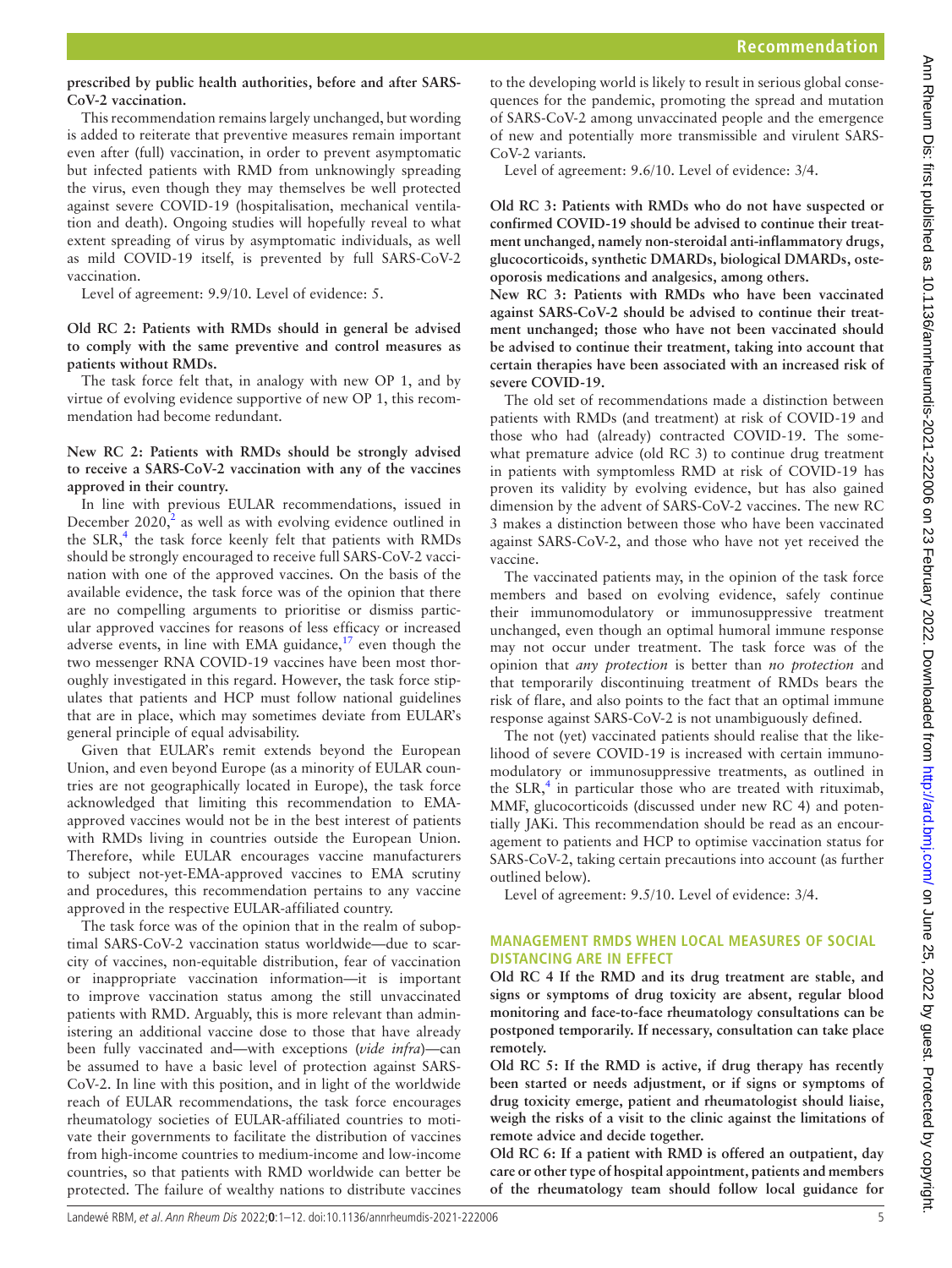**infection prevention and control, including the use of personal protection equipment if indicated.**

The old recommendations 4–6 advised patients with RMDs on how to act when official restrictions in the freedom of movement apply. They referred to social distancing, varying from keeping 1, 1.5 or 2 metre distance for subpopulations to a complete country-lockdown. When discussing the advisability of these three recommendations, the task force agreed that their content was overtaken by reality and evolving evidence. This does not mean that the recommendations were wrong, or have become obsolete, but rather that the professional rheumatological community and patients with RMD have become accustomed to remote monitoring (old RC 4), initiating DMARD treatment during the pandemic (old RC 5) and triaging those who need a face-to-face consultation (old RC 6). Therefore, the task force decided to remove these three previous recommendations and further refer for this matter to EULAR guidance about remote monitoring in development.

## **MANAGEMENT OF COVID-19 IN THE CONTEXT OF RMDS**

Old recommendations 7–10 referred to scenarios in which a patient with RMD had been in contact with a SARS-CoV-2 infected patient or had become infected themselves, with a focus on the use of immunomodulatory or immunosuppressive drugs.

**Old RC 7: Patients with RMDs without COVID-19 symptoms who have been in contact with a SARS-CoV-2-positive person should be tested for SARS-CoV-2 themselves.**

While in April 2020 this recommendation still raised dissent among task force members, due to the scarcity of SARS-CoV-2 tests and uncertainty about the potential consequences of a positive test result (eg, the need to pause drugs), this was no longer a source of discussion anymore in July 2021. SARS-CoV-2 testing has become ubiquitous and part of usual clinical care. The old RC 7 was considered redundant by the task force and therefore removed.

**Old RC 8: If a patient with RMD and symptoms of COVID-19 is chronically treated with glucocorticoids, this treatment should be continued.**

**New RC 4: If a patient with RMD receiving long-term glucocorticoid treatment develops suspected or confirmed COVID-19, this treatment should be continued.**

In spite of several studies pointing to an association between glucocorticoid use and worse COVID-19 prognosis, extensively outlined in the  $SLR$ ,<sup>[4](#page-10-3)</sup> old RC 8 (renumbered as new RC 4) has stood the test of time. After studying the results of the SLR, the task force came to the conclusion that the observed association between glucocorticoid-exposure and severe COVID-19 could well be explained by *confounding by indication*, with the confounder being disease activity, which has also been associated with a worse COVID-19 prognosis.<sup>78</sup> The suggestion of a glucocorticoid dose response that was seen in a few studies may reinforce this conclusion. While an adverse effect of glucocorticoids themselves cannot be entirely excluded, there is also sparse indirect evidence in the literature that pausing or discontinuing glucocorticoids for reasons of safety is associated with disease flaring, which in itself may contribute to an adverse outcome of COVID-19. Finally, it should also be noted that patients on longterm glucocorticoid therapy are at risk of glucocorticoid-induced adrenal suppression and may therefore require glucocorticoid supplementation in the context of major trauma, surgery or significant intercurrent infection, including COVID-19.<sup>[18](#page-11-6)</sup>

The advice to continue glucocorticoids in patients with RMD *without* symptoms of COVID-19 is now covered by the generic new RC 3; the advice to continue glucocorticoids in patients with RMD *with* suspected or proven COVID-19 is covered by new RC 4. The task force remains of the opinion that the principle of 'lowest possible dose' as per existing EULAR-recommendations for the management of medium-dose to high-dose glucocorticoids therapy is part of good clinical practice and valid under all circumstances.<sup>1</sup>

Level of agreement: 9.3/10. Level of evidence: 3/4.

## **New RC 5: If a patient with RMD receiving rituximab treatment contracts SARS-CoV-2, postponing the next cycle of rituximab should be considered**

This new recommendation without precedent in the first set was included because of evolving evidence that patients who use B-cell depleting therapy (in particular anti-CD20 therapy with rituximab) for their RMD have a higher risk of developing severe COVID-19 and an inferior antibody response to SARS-CoV-2 vaccination.<sup>4</sup> The task force realised that there are many practical questions around the best possible management of patients with RMD treated with B-cell-depleting therapy. Other professional organisations than EULAR have sometimes provided more granular recommendations about B-cell-depleting therapy in association with COVID-19.[20](#page-11-8) This task force was of the opinion that an evidence-based recommendation on how to act in specific circumstances is not opportune, since the data proving that specific measures are indeed effective and safe are currently lacking. Still, the task force felt some pressure of sister organisations to make recommendations regarding rituximab, administered in cycles with intervals ranging from 1 to 12 months. This recommendation, as well as the ones pertaining to vaccination that follow below, is based on expected effects of rituximab and clinical feasibility, rather than on solid evidence. In general, for patients on rituximab, the task force found it reasonable to postpone a next cycle of rituximab (or, alternatively, to replace rituximab by an equally effective drug) in a patient with stable RMD as long as the clinical situation allows a delay. While the task force recognises some excess risk of rituximab in such circumstances, a contraindication for rituximab is relative, not absolute.

Level of agreement: 9.7/10. Level of evidence: 3/4.

## **Old RC 9: If patients with RMDs experience mild symptoms of COVID-19, potential treatment changes in DMARDs should be discussed on a case-by-case basis.**

This old recommendation reflected a compromise between task force members who considered the continuation of DMARDs in a patient with RMD with symptoms of COVID-19 undesirable, and those who agreed with the argument that more than 90% of patients with COVID-19 usually experience a mild and self-limiting course, and that early data did not point to a significantly increased risk of severe COVID-19 in patients with RMD on DMARD treatment. Since then, the ever-increasing body of evidence has tipped the balance towards a more moderate and lenient attitude of continuing DMARDs in case of mild COVID-19 symptoms. Herewith, this old RC 9 has become redundant, and its content is now entirely covered by new RC 3.

**Old RC 10: Patients with RMDs and initially mild symptoms who experience worsening of COVID-19 symptoms should immediately seek further healthcare advice of an expert in treating COVID-19, such as a pulmonologist, an internist or a specialist in infectious diseases, dependent on local circumstances.**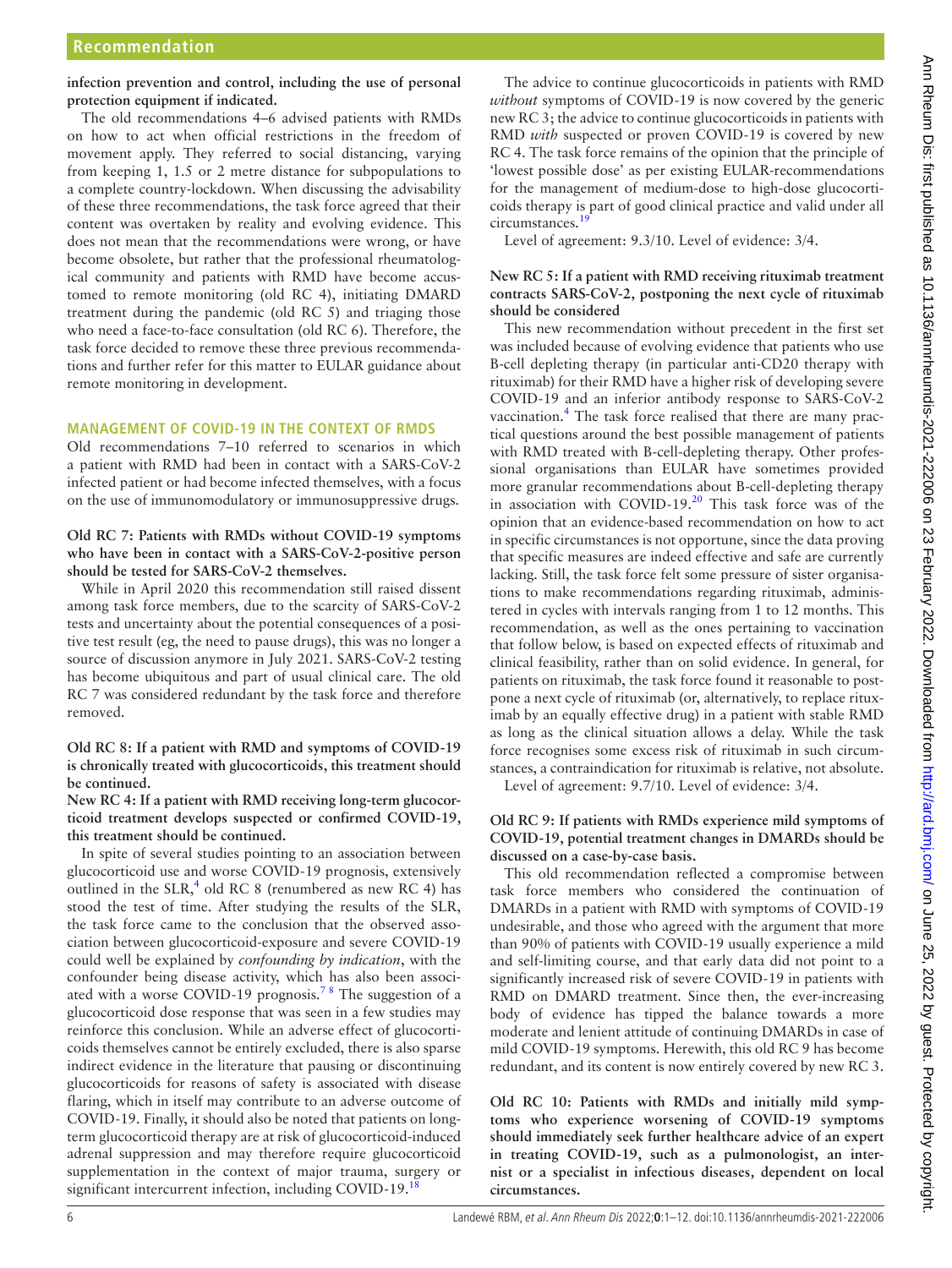**New RC 6: Patients with RMDs and initially mild symptoms who experience worsening of COVID-19 symptoms should immediately seek further healthcare advice from an expert in treating COVID-19.**

While consensus has now been obtained regarding the continuation of DMARDs in a patient with mild COVID-19, it is still opportune to advise on patients with RMD with worsening of COVID-19. They should be referred to an expert in treating COVID-19, not being the rheumatologist, as per new RC 6.

It has become clear during the pandemic that a small minority of patients with COVID-19 will experience a more severe course. Patients with severe COVID-19, with or without RMDs, may require ventilatory support, antibiotic treatment, anticoagulation and temporary immunomodulatory or immunosuppressive treatment. While some of these treatments involve medications with which rheumatologists are considered broadly familiar, the task force is (still) of the opinion that the diagnosis of severe COVID-19, the indication to start adjunctive therapy and the monitoring of the course of severe COVID-19 belong to the realm of an expert in COVID-19 (new OP 2). This does not mean that rheumatologists should not be involved in the design of—and discussion about—protocols and guidelines, as per new OP 4. For more details about the immunomodulatory treatment of (severe) COVID-19 per se, the task force refers to the EULAR's points to consider on the use of immunomodulatory therapies in COVID-19[.21–24](#page-11-9)

Level of agreement: 9.9/10. Level of evidence: 3/4.

## **Old RC 11: Patients with RMDs who are admitted to the hospital because of significant COVID-19 should follow local treatment recommendations for COVID-19 as applied by the treating expert.**

This recommendation dates back to the time at which task force members made a deliberate distinction between patients with mild COVID-19, those with worsening of once mild COVID-19 and those with significant or severe COVID-19. This distinction has gradually become outdated and redundant for the advice of how to manage patients with RMD with symptoms of COVID-19 today. Those with mild symptoms may continue their treatment unchanged and followed up until recovery, as per new RC 3. Those with worsening symptoms should be referred to an expert in COVID-19 without exception, as outlined in new RC 6. Herewith, old RC 11 has become redundant.

# **PREVENTION OF OTHER INFECTIONS THAN SARS-COV-2**

Old recommendations 12 and 13 intended to remind the rheumatologist of potentially coexisting comorbid infections for which regular vaccinations exist (old RC 12), and of other important infectious diseases that could phenotypically mimic COVID-19 (old RC 13).

**Old RC 12: Patients with RMDs without symptoms of COVID-19 should be advised to update their vaccination status in accordance with the EULAR-recommendations for the vaccination of patients with RMDs, with a particular focus on pneumococci and influenza.**

**New RC 7: Patients with RMDs should be advised to update their general vaccination status in accordance with the EULARrecommendations for the vaccination of patients with RMDs, with a particular focus on pneumococci and influenza.**

This recommendation was essentially unchanged. The update of EULAR recommendations for vaccination in adult patients

with autoimmune inflammatory rheumatic diseases was published in 2019 and should be consulted for further information.<sup>[25](#page-11-10)</sup> Level of agreement: 9.7/10. Level of evidence: 5.

## **Old RC 13: In patients with RMDs treated with cyclophosphamide or glucocorticoids, pneumocystis Jiroveci pneumoniaprophylaxis should be considered**

This recommendation pertaining only to a small minority of patients with RMDs, particularly those with intensive immunosuppressive therapy, served to alert the rheumatologist's attention to a phenotypical mimic of COVID-19 at a time at when confirmatory COVID-19 testing was not self-evident. The task force was of the opinion that clinical confusion between *Pneumocystis jiroveci pneumonia* (PJP) and COVID-19-pneumonia has become unlikely. While PJP-prophylaxis remains highly topical for those at risk of PJP due to (severe) immunosuppression, the task force was of the opinion that this is out of the scope of the current manuscript and the old RC 13 could be deleted.

# **NEW RECOMMENDATIONS**

The task force added two recommendations referring to SARS-CoV-2 vaccination that had no precedent in the old set of recommendations.

## **New RC 8: In patients with RMDs not using immunomodulatory or immunosuppressive treatment, SARS-CoV-2 vaccination should precede a treatment start with such therapy if clinically feasible.**

This recommendation finds its justification in recent evidence, summarised in the  $SLR$ ,<sup>[4](#page-10-3)</sup> pointing to an impaired humoral immune response in patients with RMD treated with particular immunomodulatory or immunosuppressive treatments. The level of impairment varies by compound: from the suppression of humoral immune response in case of B-cell-depleting therapy and MMF, to the generally mild-to-moderate impairment in case of methotrexate, glucocorticoids and JAKi, to no distinguishable impairment for tumour necrosis factor (TNF) inhibitors and IL-17-inhibitors, as well as for most conventional synthetic DMARDs. While the task force agreed that the clinical significance of an impaired level of antibodies to SARS-CoV-2 (humoral immune response) is still unclear, it also argued that it makes sense to first vaccinate and then start with immunomodulatory or immunosuppressive therapy, unless the delay of treatment is damaging or life threatening, a consideration that is left at the discretion of the rheumatologist and the patient in shared decision-making.

Level of agreement: 9.6/10. Level of evidence: 3/4.

## **New RC 9: In patients with RMDs using rituximab or another B-cell depleting therapy, SARS-CoV-2 vaccination should be scheduled in a way to optimise vaccine immunogenicity.**

This new recommendation serves to bring the EULAR recommendations in sync with guideline documents of professional sister organisations that have recommended explicitly on this matter.<sup>26</sup> It draws the rheumatologist's, HCP's and patient's attention to the fact that—as outlined above several times—Bcell depleting therapy may compromise the development of an appropriate (humoral) defence against SARS-CoV-2 on vaccination. While new RC 8 points to postponement of the start of immunomodulatory or immunosuppressive treatment when clinically feasible, it does not suffice for patients who have already been treated with cycles of rituximab, which may surely cause a long-lasting and not immediately reversible functional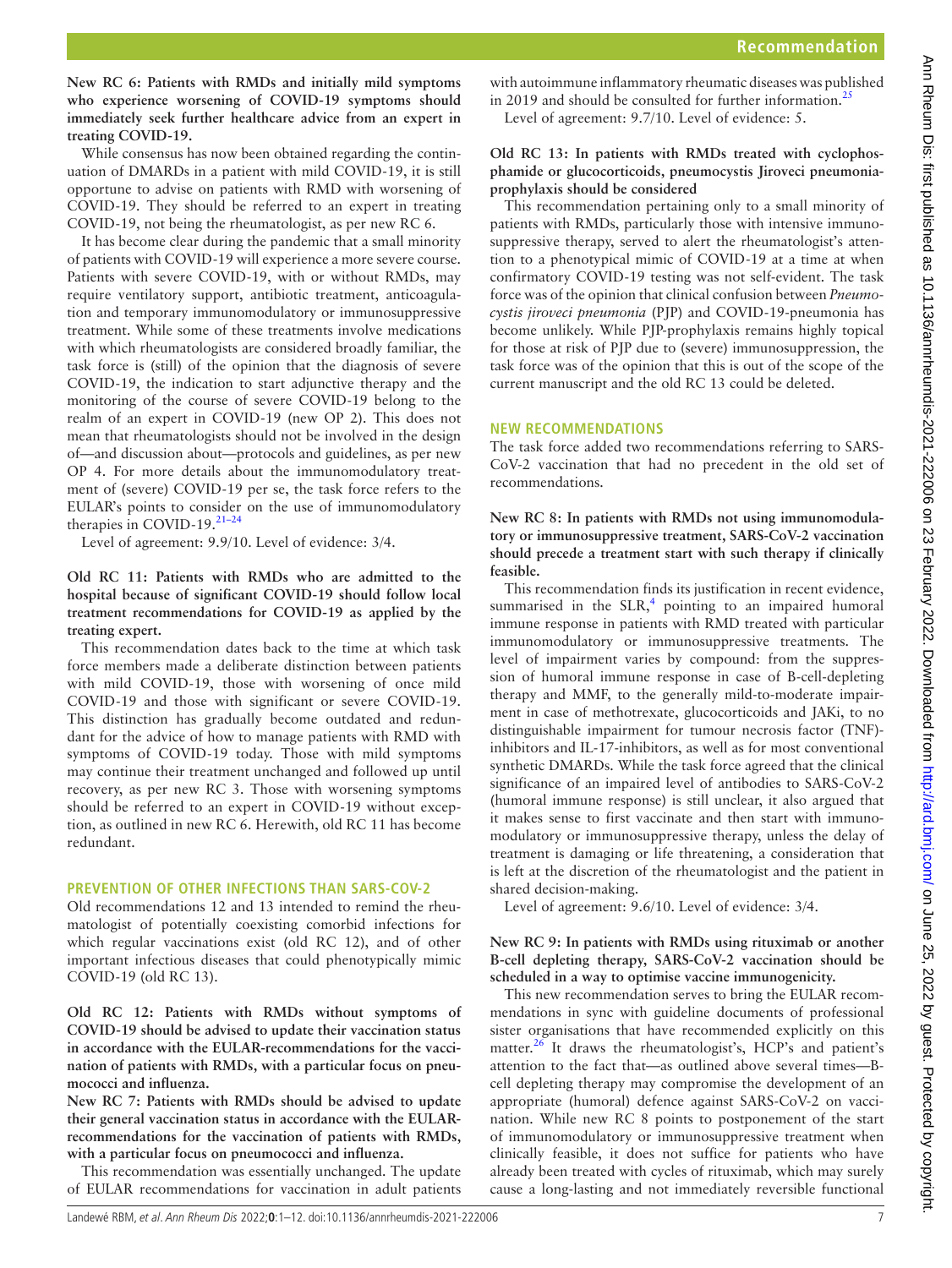suppression of B-cell activity. The task force acknowledged that patients and HCP may ask for more specific guidance in terms of a minimal duration between the last cycle of rituximab and the vaccination, but had to conclude that such a time frame does not logically follow from the currently available data; the highly variable B-cell repopulation kinetics may in fact be a more important factor to take into account when deciding when to vaccinate rather than a specific timeframe. The task force acknowledges that the advice to *optimize vaccine immunogenicity* [sic] without further explanation may not fully cover patients' and HCP's expectations. However, in the absence of evidence, although in spite of existing guidance from other organisations, the task force feels they could not be more specific at this point in time.

Level of agreement: 9.6/10. Level of evidence: 3/4.

#### **NEW POINTS TO CONSIDER**

At the same time as real-world effectiveness data of SARS-CoV-2 vaccination emerged over the last few months, pre-emptive action was undertaken by governments of many countries, fuelled by public opinion and anxiety among health experts regarding waning vaccine effectiveness. These countries implemented two types of strategies, namely:

- 1. Administering an additional dose of the vaccine to individuals who had received their primary course of vaccination while on immunomodulatory or immunosuppressive drugs, or to individuals with an underlying health condition causing a primary or acquired immunodeficiency state (*third primary dose* (or: *second primary dose* if the initial vaccine administered was a single-dose vaccine)—for simplicity this manuscript will consistently refer to the term *third primary dose*); and:
- 2. Reinforcing immunisation of the vaccinated population with a *booster* vaccine dose, usually starting with priority groups (such as: older and more vulnerable individuals) and potentially expanding this strategy to the entire vaccinated population.

Based on these developments, EULAR updated its SLR with the most recent evidence on vaccination of patients with RMDs, and re-opened the discussion about the desirability of recommendations pertaining to revaccination of previously vaccinated patients with RMD.

Two additional statements emerged from this discussion, informed by the post hoc data of the SLR.

It was decided that these statements did not deserve a status of recommendation, since supportive evidence was fragmentary, often unconfirmed and methodologically not robust enough. However, the task force was also of the opinion that EULAR cannot ignore public health advice by authorities at the countries' level, and that patients with RMDs and the HCPs taking care of them value the opinion and guidance of EULAR. Therefore, the task force chose the formulation of *points to consider (PtC)*, in order to convey the message of immaturity of the evidence regarding revaccination, on the one hand, and the appreciation of—and compliance to—precautionary public health measures issued by authorities under conditions of uncertainty, on the other hand. The two points to consider are read as follows:

**New PtC 1: There are concerns that individuals on certain immunosuppressive or immunomodulatory drugs may not mount an adequate protective response to COVID-19 vaccination. Data are not currently available to reliably identify who might, or might not, benefit from a third primary dose of a SARS-CoV-2 vaccine. Taking a precautionary position, third primary doses** 

**are being recommended by some authorities in selected groups of individuals and EULAR supports this approach.**

Here the task force elaborated on evidence that some patients with RMD may not mount a full immune response to COVID-19 vaccination. This has been well-documented for patients exposed to anti-CD20-therapy during vaccination, who have been shown to have impaired (or even absent) humoral response to the vaccine, and on accruing evidence that this latter might convey an increased risk of (severe) COVID-19, as per RCs 8 and 9. However, many uncertainties remain. First, impaired humoral immunity is not the same as *no protection*, and for example studies looking at cellular responses have largely been reassuring, even in the absence of a humoral response (there is no proper *correlate of protection*). Second, proving an association between the level of humoral immunity and the risk of (severe) COVID-19 neither means that re-vaccination will improve humoral immunity in these patients, nor that improving humoral immunity by re-vaccination will reduce the risk of (severe) COVID-19. Epidemiological studies that allow such a causal chain of argumentation are lacking so far and the potential for additional protection from a *third primary dose* is unknown at an individual level.

As argued before, however, authorities in several (highincome) countries have already issued guidance that *immunosuppressed patients* (among which patients with RMD who use certain immunomodulatory or immunosuppressive drugs) should receive a *third primary dose*. This approach is based on the assumption that a *third primary dose* is unlikely to confer significant harms or disadvantages, but may offer the possibility of benefit. So far, there is no unanimity about which patients and which drugs are critical in this regard. Following the information from the SLR, the task force is of the opinion that the data on anti-CD20 therapy are most compelling, followed by data on MMF and glucocorticoids (potentially at higher dosages, but a dose-dependent effect and potential dosage cut-off are still unclear). Data on methotrexate, JAKi and abatacept are not (yet) consistent/robust. Reassuringly, the use of hydroxychloroquine and some targeted therapies (eg, TNF-inhibitors, IL-17 inhibitors, IL-6R blockers, belimumab) have not been associated with lower antibody responses. Data are scarce (or lacking at all) for other conventional synthetic/targeted synthetic DMARDs (eg, sulfasalazine, leflunomide, apremilast), other biological DMARDs (eg, IL-12/23-inhibitors, IL-1-inhibitors) and other immunosuppressive drugs (eg, cyclophosphamide, cyclosporine, azathioprine and tacrolimus).

The task force recognises the positions taken by authorities in several countries, usually fueled by expert committees in those countries and largely based on expert-opinion or expertsuspicion, even though different authorities may delineate different groups of individuals to whom the guidance should refer. The task force stipulates that support of a third primary dose vaccination policy does not mean that EULAR recommends this approach on the basis of firm scientific evidence at this point in time. The decision to administer third primary doses (or not) is the outcome of shared decision-making by the physician and the well-informed patient.

Level of agreement: 9.7/10. Level of evidence: 5.

**New PtC 2: There are concerns that protection provided by vaccines against severe COVID-19 decreases gradually over time. Insufficient time has passed to know what levels of protection might be expected beyond 4–6 months after the primary course. Taking a precautionary position, booster doses are being recommended by several authorities and EULAR supports this approach.**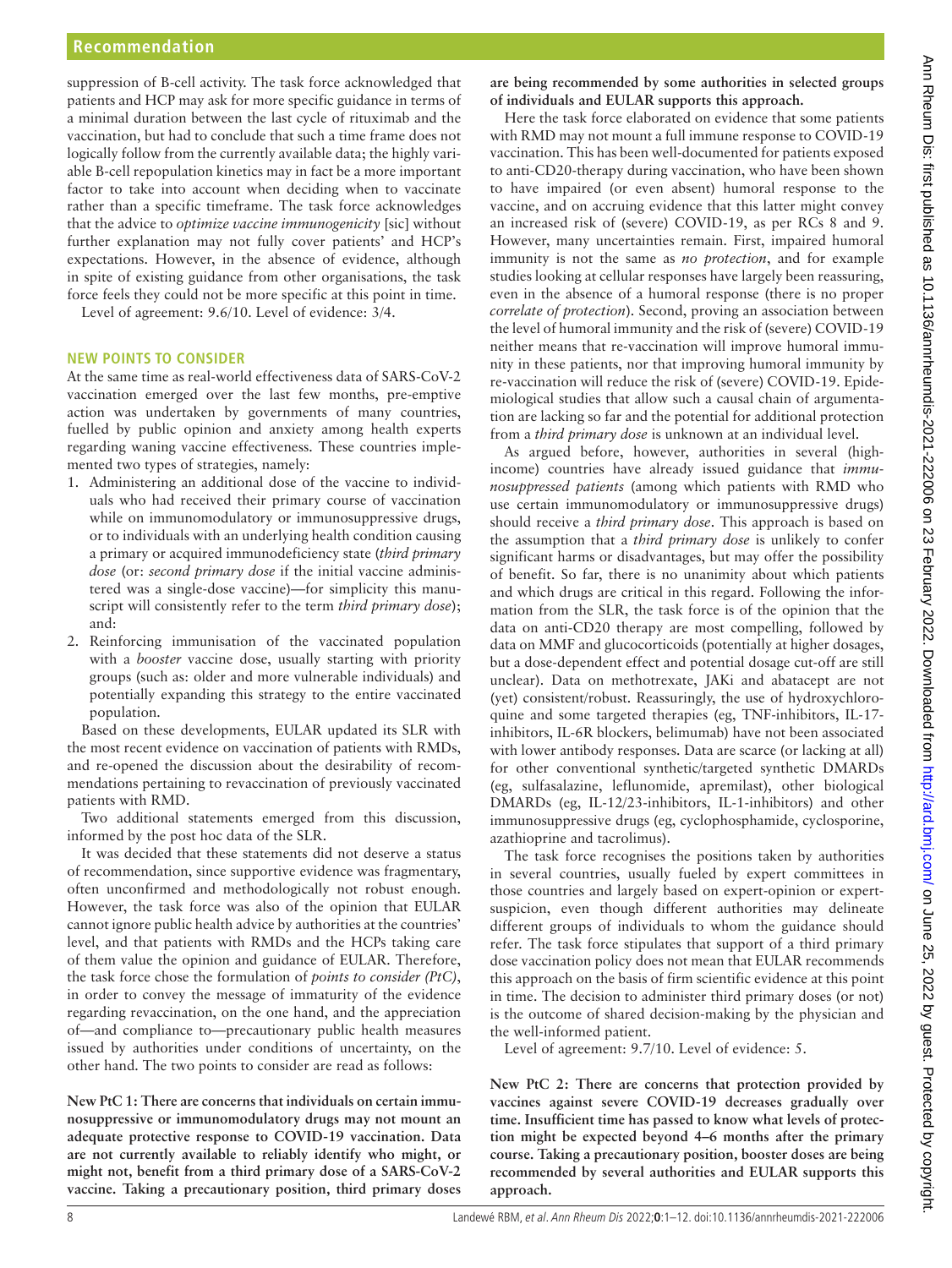## <span id="page-8-0"></span>**Table 2** Research agenda

#### **General measures and prevention of SARS-CoV-2 infection**

1. Large unselected registry studies to assess the course of COVID-19 in patients with rare autoimmune diseases compared with the general population.

#### **Management of immunosuppressive or immunomodulatory drugs in patients with RMD with COVID-19**

- 1. Large unselected registry studies to assess the risk of Janus kinase inhibitors and immunosuppressants (glucocorticoids, azathioprine, cyclosporine, cyclophosphamide, mycophenolate and tacrolimus) on a worse course of COVID-19.
- 2. Studies to assess the impact of other B-cell depleting strategies (eg, belimumab) on the outcome of SARS-CoV-2 infection and COVID-19 diseases course.
- 3. Studies to compare different disease-modifying antirheumatic drugs management strategies in the context of SARS-CoV-2 infection: unchanged, versus dose reduction versus interruption in patients with RMDs.

#### **Vaccination of the patients with RMD**

- 1. Studies to assess the impact of temporarily stopping medications 'of concern' before or after SARS-CoV-2 vaccination and supplemental (booster) dosing, in order to improve immunogenicity, and the impact of such strategies on disease activity and need of additional treatments, for example, glucocorticoids.
- 2. Studies to assess the impact of an additional dose as part of the initial primary SARS-CoV-2 vaccination in selected subsets of patients with RMDs, in order to improve the humoral and/or cell-mediated immunity to SARS-CoV-2 vaccines.

COVID-19, coronavirus disease 2019; RMDs, rheumatic and musculoskeletal diseases; SARS-CoV-2, severe acute respiratory syndrome coronavirus 2.

Here, the task force took the *better safe than sorry* approach. The argument of waning protection is based on waning humoral immunity against SARS-CoV-2 over time, which is an 'intermediate outcome'. Robust epidemiological evidence that waning immunity is a particular problem in patients with RMD (and if yes, how long after completion of a primary vaccine series?) is lacking so far, but this is conceivable from a theoretical perspective. Some evidence that a *booster* vaccine in such circumstances improves protection in the general population now also starts to accrue.<sup>2728</sup> Following guidance issued by an increasing number of governments, especially in high-income countries, and knowing that *booster* vaccination is likely a relatively safe medical intervention, also in patients with RMD, the task force decided to take a passive but supportive stand. It means that the task force has understanding of the authorities' approach (and its potential benefit in fighting the pandemic), rather than that the task force is of the opinion that *booster* vaccination has undeniably proven its merits (yet).

Level of agreement: 9.4. Level of evidence: 4.

## **DISCUSSION**

This set of five overarching principles, nine recommendations and two points to consider forms the first update of the original EULAR provisional recommendations for the management of patients with RMDs during the SARS-CoV-2 pandemic. The scientific status of the first set was meagre, but the level of evidence of the updated recommendations has significantly improved, in accordance with evolving knowledge. However, there are still many unknowns. Despite an exponential and likely unprecedented explosion of scientific studies, many critical clinical questions, some of which are mentioned in the research agenda [\(table](#page-8-0) 2), have not yet been fully addressed in clinical studies and remain largely unanswered. While the overall impression is not a negative one, the majority of available studies

still received the predicate of *unclear* or *high* risk of bias. Those few studies with *low* risk of bias, the best ones so to say, have had a significant impact on the reformulation of the old recommendations into new ones.

## **Old versus new recommendations**

When comparing the old and new recommendations, a few observations stand out.

The first is that the number of recommendations has reduced from 13 to 9 and the length of each recommendation has importantly reduced too. This may seem a trivial observation without scientific meaning, but may also testify to an increased maturity of the field and (consequently) more unanimity among task force members. That levels of agreement were (even) higher than in the previous set, adds to the credibility of the latter. In April 2020 diverging opinions, due to lack of available evidence and a necessary reliance on (sparse) experience (not to say: beliefs), had materialised into a rather high number of rather verbose recommendations, in order to better reflect different, sometimes even opposing opinions. In July 2021, after properly being informed by the SLR-committee, the task force reached consensus within 3hours of discussion, and delivered nine concise and structured recommendations.

The second observation is that the content of the updated set is dominated by SARS-CoV-2 vaccination. SARS-CoV-2 vaccination is indisputably an example of unprecedented medical progress. While in April 2020 the prospect of SARS-CoV-2 vaccination was still uncertain, in July 2021 a significant proportion of the population in many EULAR countries were already vaccinated and discussions about (and implementation of) a *third primary dose* had started, although confirmatory evidence for that policy is still lacking.

More focus on vaccination also illustrates the progress that has been made in understanding the hazards that patients with RMD face in the context of COVID-19. Because the risk of poor outcomes in general is increased in several RMDs, many had feared that patients with RMDs were not only at higher risk of contracting COVID-19, but would also experience a worse course when having COVID-19. In spite of a couple of exceptions and uncertainties, amply described in the accom-panying SLR,<sup>[4](#page-10-3)</sup> and some disagreement among task force members, this fear has not become manifest and the updated set of recommendations is a good reflection of that appreciation; patients with RMD are not very different from unaffected individuals in the general population (even though they may have a higher comorbidity burden), most treatments can be safely continued and special precautions for patients with RMD (beyond those advised for the general population) are in general not necessary.

This does not mean that there are no outstanding questions. JAKi and (even) sulfasalazine have recently been associated with an increased risk of severe COVID-19, rituximab is a notoriously difficult therapy to manage in the context of COVID-19 and vaccination and there are also question marks about some truly immunosuppressive drugs such as MMF, a drug prescribed for several systemic autoimmune diseases, about which the first impressions were slightly worrisome. Still, the make-up of the studies that released these associations preclude a causal interpretation; selection bias and confounding-by-indication, rather than the drug itself, may be responsible for the reported excess risk in many studies.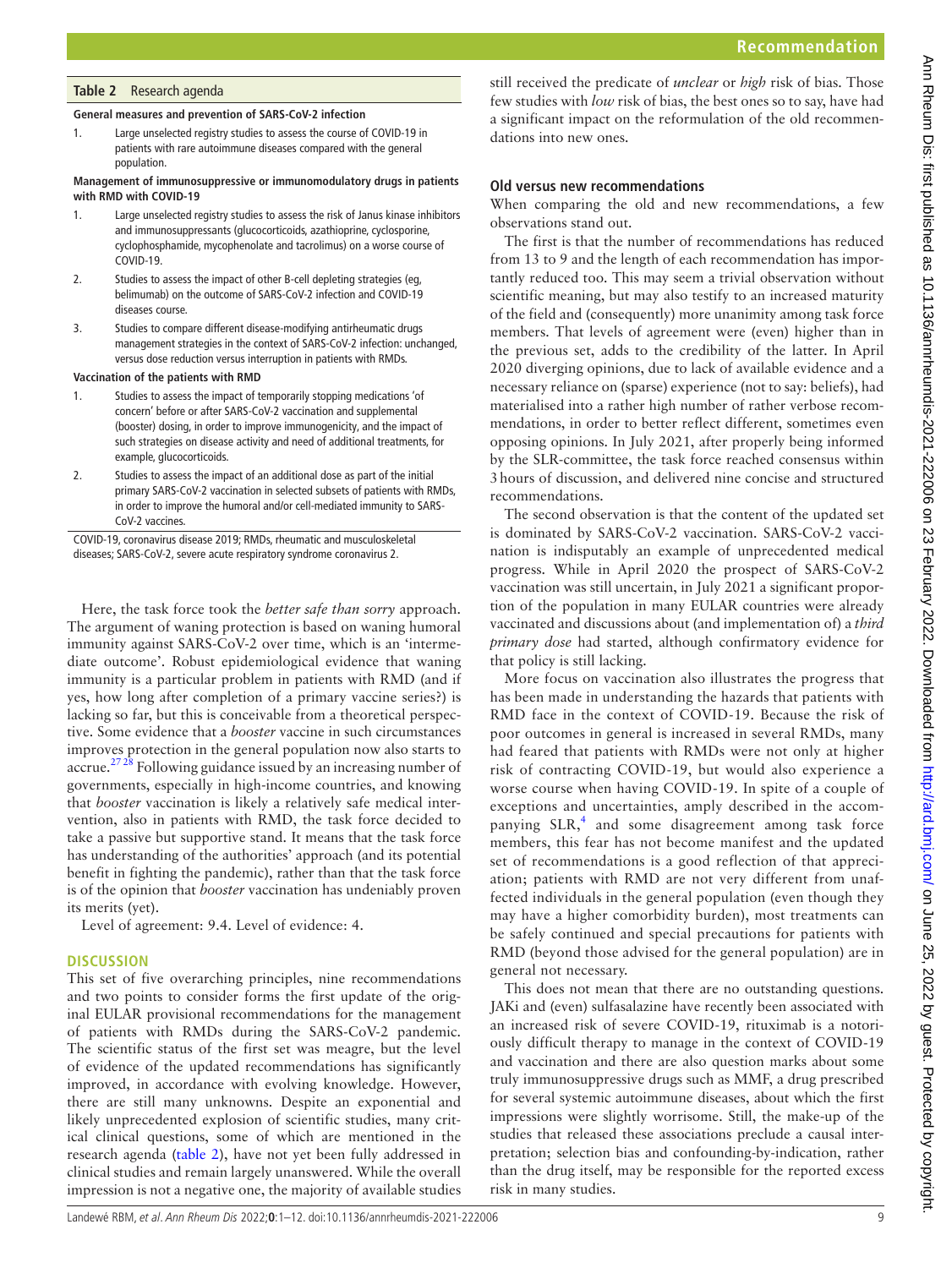## **New EULAR recommendations in context**

Comparing these EULAR recommendations with other recent recommendations, such as the latest version of the ACR recommendations,<sup>26</sup> <sup>29</sup> reveals, as expected, high levels of similarity. Issues of controversy are of relatively minor importance. The ACR has released guidance documents that have been more frequently updated than EULAR's, and are far more detailed, since they deal with several scenarios and drugs separately.<sup>26,29</sup> A main discrepancy pertains to ACR's recommendation of a drugpause for most DMARDs in case of known or suspected SARS-CoV-2 exposure. ACR also advises to pause DMARDs in case of active or presumptive COVID-19 (exceptions are sulfasalazine and, conditionally, IL-6 inhibitors). Reinitiating treatment should, according to the ACR, depend on COVID-19 symptom resolution (after at least 7–14days, or more for certain DMARDs). The British Society of Rheumatology<sup>16</sup> and the UK's National Institute of Clinical Excellence<sup>[30](#page-11-14)</sup> also advise to pause DMARDs for a while in case of manifest COVID-19. The EULAR task force is more lenient in this regard, since it does neither recommend to pause in case of exposure to SARS-CoV-2, nor in case of mild symptomatic COVID-19 (ie, the large majority of patients with COVID-19 that do *not* require oxygen supplementation or hospitalisation). In case of more severe (eg, hospitalised) COVID-19, EULAR leaves the decision about pausing or stopping DMARDs at the discretion of the treating physician for COVID-19 (new OP 2), in consultation with the treating rheumatologist (new OP 3). Whether this discrepancy in policies results from a different interpretation of the available literature, from different local circumstances or from differences in medicolegal context between Europe and the USA, is unclear.

Regarding SARS-CoV-2 vaccination, EULAR has aggregated management recommendations and vaccination recommendations into one document. The ACR has recently released a guidance document entirely dedicated to SARS-CoV-2 vaccination in patients with RMDs.<sup>31</sup> The ACR has provided no less than 76 guidance statements to cover all possible scenarios that patients with RMDs may encounter. Basically, these ACR-statements are in line with EULAR's simple and concise recommendation that all patients with RMDs, without exception, should be fully vaccinated as soon as possible (new RC 2). The ACR provides more detailed guidance on how to manage patients with RMD in specific scenarios (the ACR, for instance, advises to pause certain DMARDs around vaccination, gives specific advice per DMARD and provides timelines). The EULAR task force was aware of the ACR document, and discussed these matters, but was essentially of the opinion that the available scientific evidence precluded such a detailed level of advice. The task force decided that a more generic advice was opportune (new RC 2), which could rely on a very high level of agreement among task force members.

#### **Addition of points-to-consider into context**

Mixing recommendations and points-to-consider in one EULAR manuscript is unprecedented, but likely justifiable in the context of the unprecedented pandemic with rapidly evolving evidence and changing scenarios. What remains to be discussed is the realisation that public health advice (including medical interventions) by governments in different countries is not always driven by solid scientific evidence, but also by public (and experts') beliefs and perceptions, and by emotions. The EULAR task force struggled with this issue, for which current SOPs do not provide resolution. The task force finally compromised that EULAR will not publicly contest official guidance issued by individual EULAR member states, but will report their conclusions based

on their interpretation of the evidence and according to the rules laid down in their SOP.

The final outcome, in clinical practice, is always the result of the process of shared decision-making between the patient, who is optimally informed about facts and residual uncertainties, and the HCP.

## **A critical appraisal of evolving epidemiological evidence on SARS-CoV-2/COVID-19**

Translating scientific evidence, stemming from high-profile epidemiological surveys, RCTs or high-quality observational studies, to the situation of the individual patient in daily clinical practice is not an easy task. Communicating such information accurately to patients is even more difficult. Big-data studies and multicountry epidemiological registries will often attract most attention from physicians and lay press, because of the high numbers of patients involved in such studies. Not infrequently do these studies report small but statistically significant excess risks for patients with RMD in comparison to the general population. It is of utmost importance for HCP, who have to deal with individual patients rather than an entire population of patients, to realise that a small excess risk (risk estimates arbitrarily between 1 and 2–3) is often irrelevant if the base case risk for that patient is low (eg, less than 1 in 100), even if the small excess risk is highly statistically significant. The anticipated consequence (eg, lower risk of severe COVID-19) of a certain interventional recommendation (eg, DMARD pausing), seemingly justified by an excess risk at the group level, should always be weighed against unwarranted and often unforeseen consequences of that interventional recommendation (eg, relapse of disease activity). In addition, the task force realised that the technical demonstration of an observational association between an exposure (eg, the use of a DMARD) and an outcome (eg, hospitalisation for COVID-19) alone does not constitute sufficient evidence to recommend an intervention (eg, pausing the DMARD, revaccination) if the proof that such an intervention really works is lacking.

On the other hand, the task force sometimes expressed support for proposed interventions with potential but largely theoretical benefit and little harm to expect (a good example is revaccination of patients with RMD), but reiterated in such cases that the scientific evidence was lacking.

## **CONCLUSION**

The task force hopes that these updated, now more evidencebased, recommendations on how to manage patients with RMDs in the context of SARS-CoV-2 and COVID-19 give HCPs the tools to make clinical decisions about SARS-CoV-2 prevention, DMARD management and SARS-CoV-2 (re)vaccination. More importantly, it hopes that it will help build confidence among patients with RMDs that, (in general), their risk of severe COVID-19 is not importantly increased and that SARS-CoV-2 (re)vaccination, crucial to finally contain the pandemic, can safely take place.

#### **Author affiliations**

<sup>1</sup>Clinical Immunology & Rheumatology, Amsterdam UMC Locatie AMC, Amsterdam, North Holland, The Netherlands

<sup>2</sup>Department of Rheumatology and Clinical Immunology, Zuyderland Medical Center, Heerlen, The Netherlands

<sup>3</sup>Rheumatology, Leiden University Medical Center, Leiden, The Netherlands <sup>4</sup>Rheumatology, Zuyderland Medical Centre Heerlen, Heerlen, The Netherlands <sup>5</sup>Life, Health and Environmental sciences, internal medicine and nephrology unit, University of l'Aquila, l'Aquila, Italy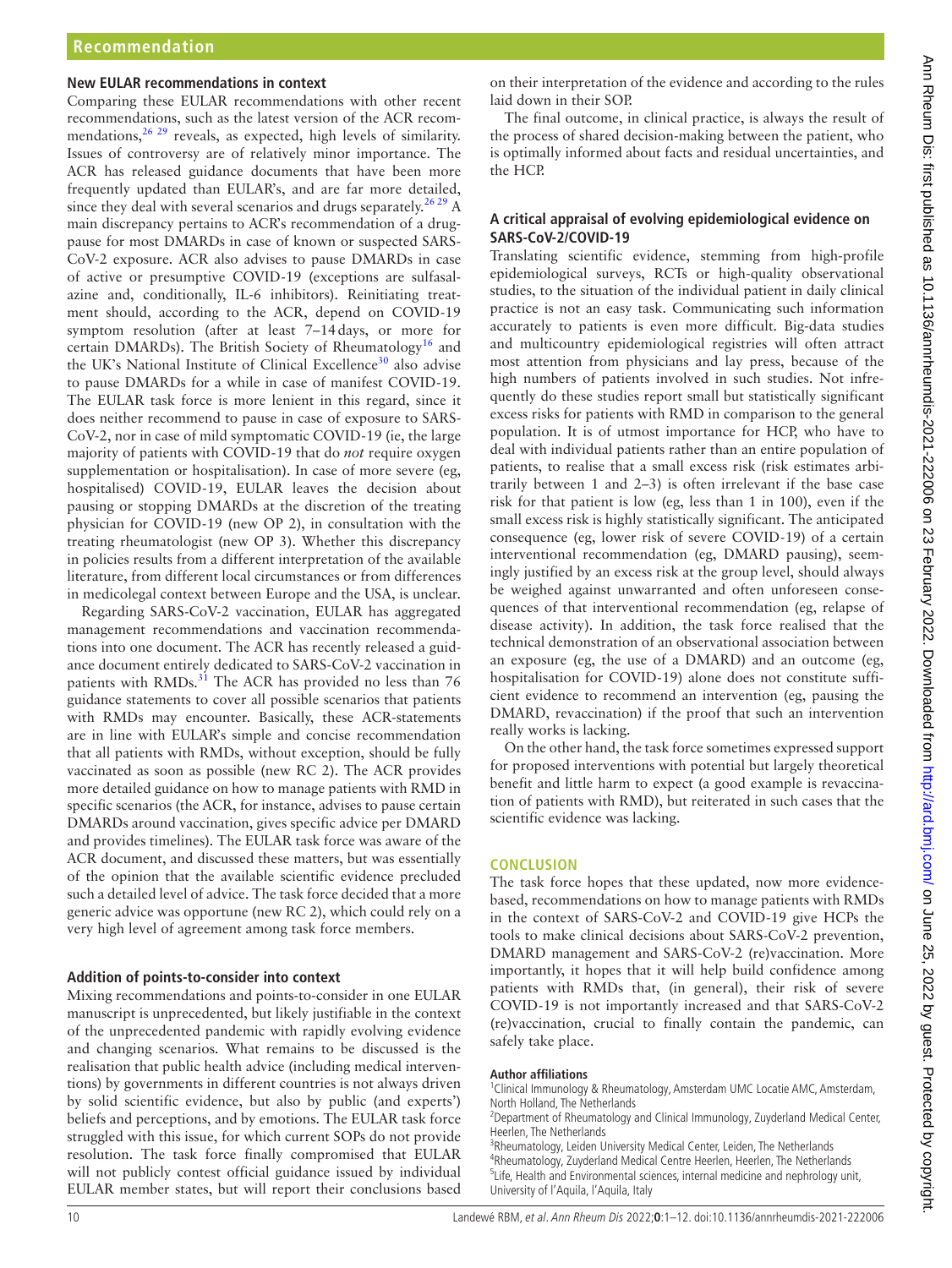<sup>6</sup>Institute of Infection Immunity and Inflammation, University of Glasgow College of Medical Veterinary and Life Sciences, Glasgow, UK

<sup>7</sup>Rheumatology, University Medical Center Utrecht Department of Rheumatology and Clinical Immunology, Utrecht, The Netherlands

<sup>8</sup>Rheumatology and Clinical Immunology, Charité University Hospital, Berlin, Germany

<sup>9</sup>Department of Clinical Sciences and Community Health, ASS G. Pini, University of Milan, Milano, Lombardia, Italy

<sup>10</sup>Immunorhumatologie, CHU Lapeyronie, Montpellier, France

11Rheumatology, Saint James's Hospital, Dublin, Ireland

<sup>12</sup>University of Alabama at Birmingham Department of Medicine, Birmingham, Alabama, USA

13Rheumatology, Tel Aviv Medical Center, Tel Aviv, Israel

14INSERM, Institut Pierre Louis d'Epidémiologie et de Santé Publique, INSERM, Sorbonne Universite, Paris, France

<sup>15</sup>APHP, Rheumatology department, Hopital Universitaire Pitie Salpetriere, Paris, France

<sup>16</sup>Rheumatology &Clinical Immunology, University Medical Center Utrecht, Utrecht, The Netherlands

<sup>17</sup>2nd Department of Medicine, Hietzing Hospital Vienna, Vienna, Austria

18Scienze Cliniche e Biologiche, Università degli Studi di Torino, Torino, Italy <sup>19</sup>Institute of Translational and Clinical Research, Newcastle University and Musculoskeletal Unit, Newcastle upon Tyne Hospitals NHS Foundation Trust, Newcastle upon Tyne, UK

<sup>20</sup>Centre of Rheumatology, Buda Hospital of the Hospitaller Order of Saint John of God, Budapest, Hungary

<sup>21</sup>Cyprus League for People with Rheumatism, Limassol, Cyprus

<sup>22</sup>Rheumatology, Assistance Publique-Hôpitaux de Paris (AP-HP), Hôpitaux<br>universitaires Paris-Sud - Hôpital Bicêtre, Le Kremlin Bicêtre, France

<sup>23</sup>3Université Paris-Sud, Center for Immunology of Viral Infections and Auto-immune Diseases (IMVA), Institut pour la Santé et la Recherche Médicale (INSERM) UMR<br>1184, Université Paris-Saclay, Le Kremlin Bicêtre, France

<sup>24</sup>MVLS College Office, University of Glasgow, Glasgow, UK

<sup>25</sup>Institute of Infection, Immunity and Inflammation, University of Glasgow, Glasgow, UK

<sup>26</sup>Centre for Inflammation and Tissue Repair, UCL Respiratory Division of Medicine, University College London Hospitals NHS Foundation Trust, London, UK

27Rheumatology, University College London Hospitals NHS Foundation Trust, London, UK

<sup>28</sup>Rheumatology and Clinical Immunology, Giessen University, Bad Nauheim, Germany

<sup>29</sup>Division of Rheumatology and Clinical Immunology, Internal Medicine IV, Ludwig-

Maximilians-Universitat Munchen, Munchen, Germany<br><sup>30</sup>Medicine 3, division of Rheumatology, Medical University of Vienna, Wien, Austria<br><sup>31</sup>Deutsche Rheuma-Liga, Bonn, Germany

32Schools of Medicine and Public Health, division of Infectious Diseases, Oregon Health & Science University, Portland, Oregon, USA

33Rheumatology, La Paz University Hospital, Madrid, Spain

<sup>34</sup>Centre for Rheumatology and Department of Neuromuscular Diseases, University College London Hospitals (UCLH) NHS Foundation Trust, London, UK

<sup>35</sup>Biomedical Research Centre, University College London Hospitals NHS Foundation Trust, London, UK

<sup>36</sup>Rheumatology, Northwick Park Hospital, London North West University Healthcare NHS Trust, London, UK

**Twitter** John D Isaacs [@ProfJohnIsaacs,](https://twitter.com/ProfJohnIsaacs) Puja Mehta [@DrPujaMehta1](https://twitter.com/DrPujaMehta1) and Pedro M Machado [@pedrommcmachado](https://twitter.com/pedrommcmachado)

**Contributors** All authors contributed to and finally approved the current manuscript.

**Funding** JDI is a National Institute for Health Research (NIHR) senior investigator and work in his laboratory is supported by the Research into Inflammatory Arthritis Centre Versus Arthritis and the NIHR Newcastle Biomedical Research Centre in Ageing and Long-term Conditions. PMM is supported by the NIHR University College London Hospitals (UCLH) Biomedical Research Centre (BRC). The views expressed are those of the authors and not necessarily those of the (UK) National Health Service (NHS), the NIHR or the (UK) Department of Health and Social Care.

**Competing interests** RBML received honoraria for lecturing and consultation from AbbVie, Amgen, BMS, Celgene, Galapagos, Gilead, Janssen, Eli Lilly, Novartis, Pfizer, UCB, is chair of EULAR's committee for the quality of care and is owner and director of Rheumatology Consultancy BV. RBML is chair of EULAR's committee of quality of care. AN received honoraria for lectures and consulting form BMS, UCB, Chigai and Roche. JWJB received honoraria for lectures and consulting from Fresnius, Galapagos, Syneos. GRB received honoraria for lectures and consulting from AbbVie, Amgen, BMS, Gilead, Janssen, Lilly, Novartis, Pfizer, Sanofi-Aventis, Roche, UCB. RC received honoraria for lectures from AbbVie, Janssen, Roche, Sanofi. BC received honoraria for lecturing and consultation from AbbVie, BMS, Celltrion, Galapagos, Gilead, Janssen, Eli Lilly, Merck, Novartis, Pfizer, Roche-Chugai. RC received honoraria

for lectures and consulting or travel support from AbbVie, Janssen, Nordic Pharma, Roche and Sanofi. JRC received research grants and consulting from Amgen, AbbVie, BMS, GSK, Janssen, Lilly, Novartis, Pfizer, and chairs the ACR COVID Vaccine Guidance Task Force. OE received honoraria for lecturing and consultation from AbbVie, BMS, Celgene, Gilead, Janssen, Eli Lilly, Novartis, Pfizer and B.I. MWH Consultation and speaker's fees from ALK and Roche. LH received a speaker's fee from Grünenthal, honoraria for writing articles from MedMedia, and travel support from AbbVie, Biogen, BMS, MSD, Novartis and Roche. AI received consultancies, honoraria, speaker-fees from AbbVie, MSD, Alfasigma, Celltrion, BMS, Celgene, Eli Lilly, Sanofi, Genzyme, Pfizer, Galapagos, Gilead, Novartis, SOBI and research grants from MSD, Alfasigma, AbbVie. AI is acting president of EULAR. JDI received research grants from Pfizer, Janssen and GSK and honoraria for lectures, conference support from Eli Lilly and Gilead, and speaker/consulting fees from AbbVie, Gilead, Roche and UCB. XM received consulting fees from BMS, Gilead, Janssen, Pfizer, Samsung, UCB. BC received honoraria from AbbVie, BMS, Gilead, Janssen, Lilly, Merck, Novartis, Pfizer, Roche-Chugai, Sanofi and UCB; and research grants from Novartis, Pfizer, and Roche. IBM received research grants from Lilly, Pfizer, BMS, Celgene, Janssen; and consulting fees from AbbVie, BMS, Celgene, Gilead, Janssen, Lilly, Novartis, Pfizer, Sanofi-Aventis and UCB. IBM is past president of EULAR. HS-K received honoraria for lectures and consulting from AbbVie, Amgen, BMS, Gilead, Janssen, Lilly, Novartis, Pfizer, Sanofi-Aventis, Roche and UCB. JSS received grants to his institution from AbbVie, AstraZeneca, Janssen, Lilly, MSD, Pfizer and Roche and provided expert advice for, or had symposia speaking engagements with, AbbVie, Amgen, AstraZeneca, Astro, Bristol Myers Squibb, Celgene, Celltrion, Chugai, Gilead, ILTOO Pharma, Janssen, Lilly, MSD, Novartis-Sandoz, Pfizer, Roche, Samsung, Sanofi and UCB. JSS is editor of the Annals of Rheumatic Diseases. KW received honoraria and consultancy fees from AbbVie, Lilly, Roche, GSK, Novartis, BMS, Pfizer, UCB, Janssen, Regeneron and Sanofi. VN-C received research grants/honoraria from AbbVie, Janssen, Lilly, Novartis, Pfizer, and UCB. PMM received consulting/speaker's fees from AbbVie, BMS, Celgene, Eli Lilly, Galapagos, Janssen, MSD, Novartis, Pfizer, Roche and UCB, all unrelated to this manuscript.

**Patient and public involvement** Patients and/or the public were involved in the design, or conduct, or reporting, or dissemination plans of this research. Refer to the Methods section for further details.

**Patient consent for publication** Not applicable.

**Ethics approval** This study does not involve human participants.

**Provenance and peer review** Not commissioned; externally peer reviewed.

#### **ORCID iDs**

Robert B M Landewé <http://orcid.org/0000-0002-0577-6620> Féline P B Kroon<http://orcid.org/0000-0002-8940-0582> Alessia Alunno<http://orcid.org/0000-0003-1105-5640> Aurélie Najm<http://orcid.org/0000-0002-6008-503X> Johannes WJ Bijlsma<http://orcid.org/0000-0002-0128-8451> Gerd-Rüdiger R Burmester <http://orcid.org/0000-0001-7518-1131> Richard Conway <http://orcid.org/0000-0003-2538-3362> Laure Gossec <http://orcid.org/0000-0002-4528-310X> Annamaria Iagnocco<http://orcid.org/0000-0001-5592-724X> John D Isaacs <http://orcid.org/0000-0002-6103-7056> Xavier Mariette<http://orcid.org/0000-0002-4244-5417> Puja Mehta <http://orcid.org/0000-0001-9459-9306> Hendrik Schulze-Koops <http://orcid.org/0000-0002-1681-491X> Kevin L Winthrop <http://orcid.org/0000-0002-3892-6947> Victoria Navarro-Compán<http://orcid.org/0000-0002-4527-852X> Pedro M Machado <http://orcid.org/0000-0002-8411-7972>

## **REFERENCES**

- <span id="page-10-0"></span>1 Landewé RB, Machado PM, Kroon F, et al. EULAR provisional recommendations for the management of rheumatic and musculoskeletal diseases in the context of SARS-CoV-2. [Ann Rheum Dis](http://dx.doi.org/10.1136/annrheumdis-2020-217877) 2020;79:851–8.
- <span id="page-10-1"></span>2 Bijlsma JWJ. EULAR December 2020 viewpoints on SARS-CoV-2 vaccination in patients with RMDs. [Ann Rheum Dis](http://dx.doi.org/10.1136/annrheumdis-2020-219773) 2021;80:411–2.
- <span id="page-10-2"></span>3 van der Heijde D, Aletaha D, Carmona L, et al. 2014 update of the EULAR standardised operating procedures for EULAR-endorsed recommendations. [Ann](http://dx.doi.org/10.1136/annrheumdis-2014-206350)  [Rheum Dis](http://dx.doi.org/10.1136/annrheumdis-2014-206350) 2015;74:8–13.
- <span id="page-10-3"></span>4 Kroon FPB, Najm A, Alunno A, et al. Risk and prognosis of SARS-CoV-2 infection and vaccination against SARS-CoV-2 in rheumatic and musculoskeletal diseases: a systematic literature review to inform EULAR recommendations. [Ann Rheum Dis](http://dx.doi.org/10.1136/annrheumdis-2021-221575) 2021. doi:10.1136/annrheumdis-2021-221575. [Epub ahead of print: 07 Dec 2021].
- <span id="page-10-4"></span>5 Bower H, Frisell T, Di Giuseppe D, et al. Impact of the COVID-19 pandemic on morbidity and mortality in patients with inflammatory joint diseases and in the general population: a nationwide Swedish cohort study. [Ann Rheum Dis](http://dx.doi.org/10.1136/annrheumdis-2021-219845) 2021;80:1086–93.
- 6 Cordtz R, Lindhardsen J, Soussi BG, et al. Incidence and severeness of COVID-19 hospitalization in patients with inflammatory rheumatic disease: a nationwide cohort study from Denmark. [Rheumatology](http://dx.doi.org/10.1093/rheumatology/keaa897) 2021;60:SI59-67.